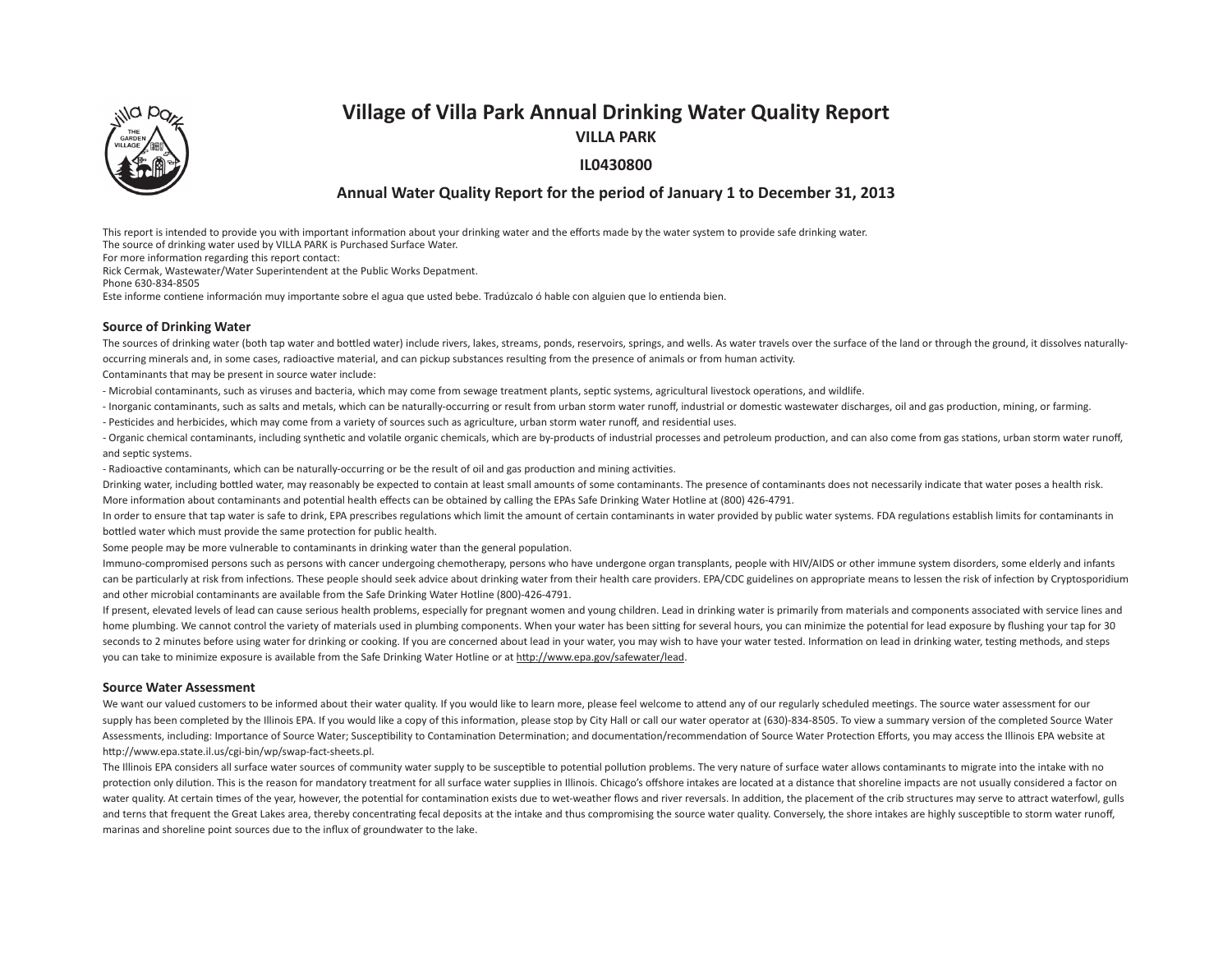# **2012 Regulated Contaminants Detected**

### **Lead and Copper**

### Definitions:

Action Level Goal (ALG): The level of a contaminant in drinking water below which there is no known or expected risk to health. ALGs allow for a margin of safety. Action Level: The concentration of a contaminant which, if exceeded, triggers treatment or other requirements which a water system must follow.

| <b>Lead and Copper</b> | Date Sampled | <b>MCLG</b> | <b>Action Level (AL)</b> | 90 <sup>th</sup> Percentile | # Sites Over AL | <b>Units</b> | Violation | Likely Source of Contamination                                                                                |
|------------------------|--------------|-------------|--------------------------|-----------------------------|-----------------|--------------|-----------|---------------------------------------------------------------------------------------------------------------|
| Copper                 | 07/01/2011   | 1.3         | ن. 1                     | 0.048                       |                 | ppm          |           | Erosion of natural deposits; Leaching from<br>wood preservatives; Corrosion of household<br>plumbing systems. |
| Lead                   | 07/01/2011   |             | 15                       | 4.2                         |                 | ppb          |           | Corrosion of household plumbing systems;<br>Erosion of natural deposits.                                      |

### **Water Quality Test Results**

Maximum Contaminant Level Goal or MCLG: The level of a contaminant in drinking water below which there is no known or expected risk to health. MCLGs allow for a margin of safety.

Maximum Contaminant Level or MCL: The highest level of a contaminant that is allowed in drinking water. MCLs are set as close to the MCLGs as feasible using the best available treatment technology.

Maximum residual disinfectant level goal or MRDLG: The level of a drinking water disinfectant below which there is no known or expected risk to health. MRDLGs do not reflect the benefits of the use of disinfectants to control microbial contaminants.

Maximum residual disinfectant level or MRDL: The highest level of a disinfectant allowed in drinking water. There is convincing evidence that the addition of a disinfectant is necessary for control of microbial contaminant Definitions: The following tables contain scientific terms and measures, some of which may require explanation.

ppb: micrograms per liter or parts per billion - or one ounce in 7,350,000 gallons of water.

na: not applicable.

Avg: Regulatory compliance with some MCLs are based on running annual average of monthly samples.

ppm: milligrams per liter or parts per million - or one ounce in 7,350 gallons of water.

| Disinfectants and<br>Disinfection By- Products | <b>Collection Date</b> | <b>Highest Level</b><br><b>Detected</b> | Range of Levels De-<br>tected | <b>MCLG</b>              | <b>MCL</b> | <b>Units</b> | Violation | <b>Likely Source of Contamination</b>     |
|------------------------------------------------|------------------------|-----------------------------------------|-------------------------------|--------------------------|------------|--------------|-----------|-------------------------------------------|
| Chlorine                                       | 12/31/2013             | 0.70                                    | $.6 - 1$                      | $MRDLG = 4$              | $MRDL = 4$ | ppm          | N         | Water additive used to control microbes.  |
| Haloacetic Acids HAA5                          | 2013                   | 14                                      | $0 - 20.5$                    | No goal for the<br>total | 60         | ppb          | N         | By-product of drinking water disinfection |
| Total Trihalomethanes<br>(TTHM)                | 2013                   | 35                                      | $18.8 - 39$                   | No goal for the<br>total | 80         | ppb          | N         | By-product of drinking water disinfection |

### **Regulated Contaminants**

| <b>Inorganic Contaminants</b> | <b>Collection Date</b> | <b>Highest Level</b><br>Detected | Range of Levels De-<br>tected | <b>MCLG</b> | <b>MCL</b> | <b>Units</b> | Violation    | <b>Likely Source of Contamination</b>                                                                                            |
|-------------------------------|------------------------|----------------------------------|-------------------------------|-------------|------------|--------------|--------------|----------------------------------------------------------------------------------------------------------------------------------|
| Barium                        | 02/17/2011             | 0.064                            | $0.042 - 0.064$               |             |            | ppm          | N            | Discharge of drilling wastes; Discharge from metal<br>refineries; Erosion of natural deposits.                                   |
| Fluoride                      | 02/17/2011             |                                  | $1 - 1$                       |             | 4.0        | ppm          | <sub>N</sub> | Erosion of natural deposits; Water additive which<br>promotes strong teeth; Discharge from fertilizer<br>and aluminum factories. |
| Iron                          | 02/17/2011             | 0.62                             | $0.13 - 0.62$                 |             | 1.0        | ppm          | N            | This contaminant is not currently regulated by the<br>USEPA. However, the state regulates. Erosion of<br>natural deposits.       |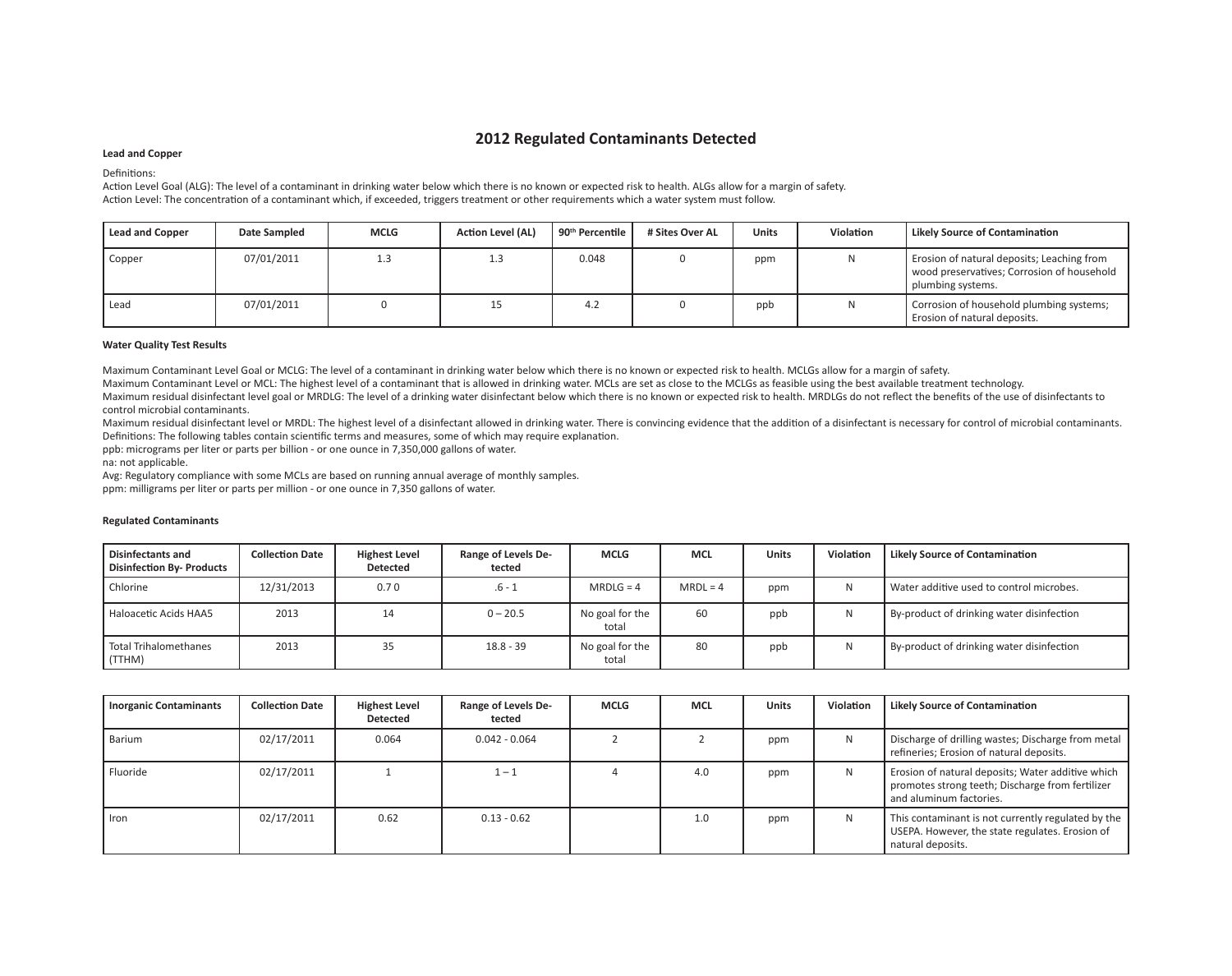| Manganese | 02/17/2011 |       | $12 - 15$   | 150 | 150 | ppb | N | This contaminant is not currently regulated by the<br>USEPA. However, the state regulates. Erosion of<br>natural deposits.               |
|-----------|------------|-------|-------------|-----|-----|-----|---|------------------------------------------------------------------------------------------------------------------------------------------|
| Sodium    | 02/17/2011 | 52    | $36 - 52$   |     |     | ppm | N | Erosion from naturally occuring deposits: Used in<br>water softener regeneration.                                                        |
| Zinc      | 02/17/2011 | 0.022 | $0 - 0.022$ |     |     | ppm | N | This contaminant is not currently regulated by the<br>USEPA. However, the state regulates. Naturally<br>occurring; discharge from metal. |

| <b>Radioactive Contaminants</b>            | <b>Collection Date</b> | <b>Highest Level</b><br><b>Detected</b> | Range of Levels<br><b>Detected</b> | <b>MCLG</b> | <b>MCL</b> | <b>Units</b> | Violation | Likely Source of Contamination |
|--------------------------------------------|------------------------|-----------------------------------------|------------------------------------|-------------|------------|--------------|-----------|--------------------------------|
| <b>Combined Radium</b><br>226/228          | 02/17/2011             | 11.55                                   | $9.71 - 11.55$                     |             |            | pCi/L        | N         | Erosion of natural deposits.   |
| Gross alpha excluding<br>radon and uranium | 02/17/2011             | 17.9                                    | $15.9 - 17.9$                      |             | 15         | pCi/L        | Ν         | Erosion of natural deposits.   |
| Uranium                                    | 02/17/2011             | 0.52746                                 | 0.40081 -0.52746                   |             | 30         | ug/l         | Ν         | Erosion of natural deposits.   |

# **Water Quality Data for the City of Chicago 2013 Regulated Contaminants Detected**

### **Coliform Bacteria**

| l Maximum Contaminant<br>Level Goal | <b>Total Coliform</b><br><b>Maximum</b><br><b>Contaminant Level</b> | Highest No. of<br>Positive | <b>Fecal Coliform</b><br>or E. Coli Maximum Contaminant Level | Total No. of Positive E. Coli<br>or Fecal Coliform Samples | Violation | Likely Source of Contamination          |
|-------------------------------------|---------------------------------------------------------------------|----------------------------|---------------------------------------------------------------|------------------------------------------------------------|-----------|-----------------------------------------|
|                                     | 5% of monthly samples<br>are positive.                              | 0.6                        |                                                               |                                                            |           | I Naturally present in the environment. |

### **Lead and Copper**

Definitions:

Action Level Goal (ALG): The level of a contaminant in drinking water below which there is no known or expected risk to health. ALGs allow for a margin of safety. Action Level: The concentration of a contaminant which, if exceeded, triggers treatment or other requirements which a water system must follow.

| Lead and Copper | Date Sampled | <b>MCLG</b> | Action Level (AL) | 90 <sup>th</sup> Percentile | # Sites Over AL | <b>Units</b> | <b>Violation</b> | Likely Source of Contamination                                                                             |
|-----------------|--------------|-------------|-------------------|-----------------------------|-----------------|--------------|------------------|------------------------------------------------------------------------------------------------------------|
| Copper          | 8/23/2012    |             |                   | 0.046                       |                 | ppm          |                  | Erosion of natural deposits; Leaching from wood<br>preservatives; Corrosion of household plumbing systems. |
| Lead            | 8/23/2012    |             |                   | b.b                         |                 | ppb          |                  | Corrosion of household plumbing systems; Erosion of<br>natural deposits.                                   |

### **Water Quality Test Results**

Maximum Contaminant Level Goal or MCLG: The level of a contaminant in drinking water below which there is no known or expected risk to health. MCLGs allow for a margin of safety.

Maximum Contaminant Level or MCL: The highest level of a contaminant that is allowed in drinking water. MCLs are set as close to the MCLGs as feasible using the best available treatment technology.

Maximum residual disinfectant level goal or MRDLG: The level of a drinking water disinfectant below which there is no known or expected risk to health. MRDLGs do not reflect the benefits of the use of disinfectants to control microbial contaminants.

Maximum residual disinfectant level or MRDL: The highest level of a disinfectant allowed in drinking water. There is convincing evidence that the addition of a disinfectant is necessary for control of microbial contaminant Definitions: The following tables contain scientific terms and measures, some of which may require explanation.

ppb: micrograms per liter or parts per billion - or one ounce in 7,350,000 gallons of water.

na: not applicable.

Avg: Regulatory compliance with some MCLs are based on running annual average of monthly samples.

ppm: milligrams per liter or parts per million - or one ounce in 7,350 gallons of water.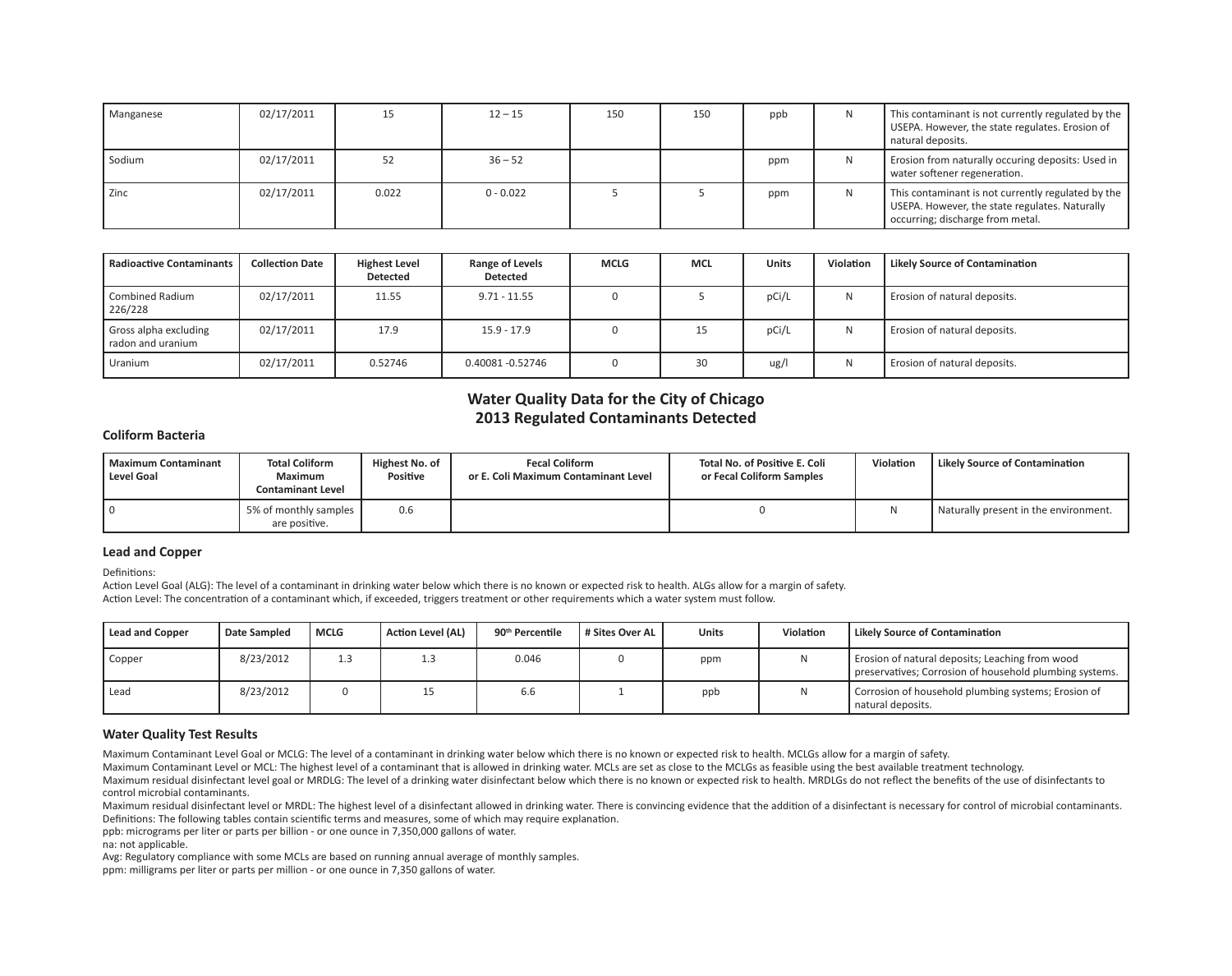# **Regulated Contaminants**

| <b>Disinfectants and</b><br><b>Disinfection By-Products</b> | <b>Collection Date</b> | <b>Highest Level</b><br><b>Detected</b> | Range of Levels<br><b>Detected</b> | <b>MCLG</b>              | <b>MCL</b> | <b>Units</b> | <b>Violation</b> | <b>Likely Source of Contamination</b>     |
|-------------------------------------------------------------|------------------------|-----------------------------------------|------------------------------------|--------------------------|------------|--------------|------------------|-------------------------------------------|
| Chlorine                                                    | 12/31/2013             |                                         | 1 - 1                              | $MRDLG = 4$              | $MRDL = 4$ | ppm          |                  | Water additive used to control microbes.  |
| Haloacetic Acids HAA5                                       | 2013                   | 11                                      | $0 - 17.6$                         | No goal for the<br>total | 60         | ppb          | N                | By-product of drinking water disinfection |
| Total Trihalomethanes<br>(TTHM)                             | 2013                   | 22                                      | $9.7 - 34.8$                       | No goal for the<br>total | 80         | ppb          | N                | By-product of drinking water disinfection |

| <b>Inorganic Contaminants</b>     | <b>Collection Date</b> | <b>Highest Level</b><br><b>Detected</b> | Range of Levels<br><b>Detected</b> | <b>MCLG</b>   | <b>MCL</b> | <b>Units</b> | <b>Violation</b> | <b>Likely Source of Contamination</b>                                                                                            |
|-----------------------------------|------------------------|-----------------------------------------|------------------------------------|---------------|------------|--------------|------------------|----------------------------------------------------------------------------------------------------------------------------------|
| Arsenic                           | 2013                   |                                         | $0.519 - 0.767$                    | $\Omega$      | 10         | ppb          | N                | Erosion of natural deposits; Runoff from<br>orchards; Runoff from glass and electronics<br>production wastes.                    |
| Barium                            | 2013                   | 0.0205                                  | $0.0204 - 0.0205$                  | $\mathcal{D}$ |            | ppm          | N                | Discharge of drilling wastes; Discharge from<br>metal refineries; Erosion of natural deposits.                                   |
| Fluoride                          | 2013                   | 0.9                                     | $0.856 - 0.922$                    | 4             | 4.0        | ppm          | N                | Erosion of natural deposits; Water additive<br>which promotes strong teeth; Discharge from<br>fertilizer and aluminum factories. |
| Nitrate [measured as<br>Nitrogen] | 2013                   | 0.362                                   | $0.351 - 0.362$                    | 10            | 10         | ppm          | N                | Runoff from fertilizer use; Leaching from septic<br>tanks, sewage; Erosion of natural deposits.                                  |
| Selenium                          | 2013                   | $\overline{2}$                          | $0 - 2.48$                         | 50            | 50         | Ppb          | N                | Discharge from petroleum and metal refineries;<br>Erosion of natural deposits; Discharge from<br>mines.                          |
| Sodium                            | 2013                   | 8                                       | $7.42 - 7.84$                      |               |            | ppm          | N                | Erosion from naturally occuring deposits: Used<br>in water softener regeneration.                                                |

| Radioactive Contaminants   Collection Date |            | <b>Highest Level De-</b><br>tected | <b>Range of Levels</b><br><b>Detected</b> | <b>MCLG</b> | <b>MCL</b> | <b>Units</b> | Violation | Likely Source of Contamination |
|--------------------------------------------|------------|------------------------------------|-------------------------------------------|-------------|------------|--------------|-----------|--------------------------------|
| Combined Radium<br>226/228                 | 03/17/2008 | 1.38                               | $1.3 - 1.38$                              |             |            | pCi/L        | N         | Erosion of natural deposits.   |
| Gross alpha excluding<br>radon and uranium | 03/17/2008 | 0.88                               | $0.09 - 0.88$                             |             | 15         | pCi/L        | N         | Erosion of natural deposits.   |

# **Turbidity**

|                                | Limit (TreatmentTechnique) | <b>Level Detected</b> | Violation | <b>Likely Source of Contamination</b> |
|--------------------------------|----------------------------|-----------------------|-----------|---------------------------------------|
| Highest single measurement     | 1 NTU                      | $0.18$ NTU            |           | Soil runoff.                          |
| Lowest monthly % meeting limit | 0.3 NTU                    | 100%                  |           | Soil runoff.                          |

Information Statement: Turbidity is a measurement of the cloudiness of the water caused by suspended particles. We monitor it because it is a good indicator of water quality and the effectiveness of our filtration system and disinfectants.

### Total Organic Carbon

The percentage of Total Organic Carbon (TOC) removal was measured each month and the system met all TOC removal requirements set, unless a TOC violation is noted in the violations section.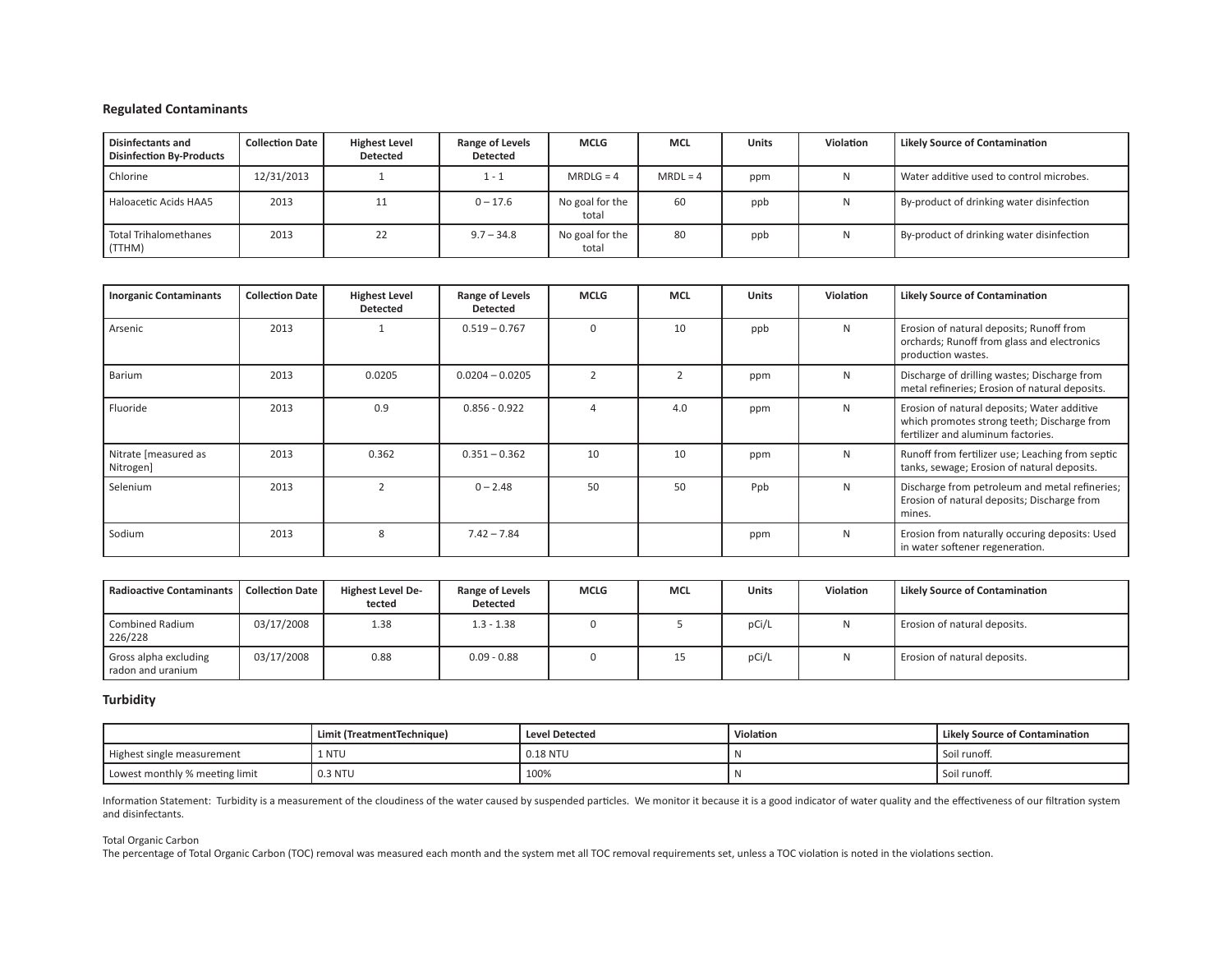

# **VILLAGE OF VILLA PARK**  CALENDAR OF EVENTS

| June 20      | Summerfest, 6pm to 11pm, Gazebo                                              |
|--------------|------------------------------------------------------------------------------|
| June 21      | Summerfest, 11am to 10:30pm, Gazebo                                          |
| June 23      | Village Board Meeting, 7:30PM, Village Hall                                  |
|              |                                                                              |
| July 4       | Fourth of July - All Village Buildings Closed<br>Fourth of July Parade, Noon |
| July 5       | Coffee with the Village Board, 9:00AM                                        |
| July 14      | Village Board Meeting, 7:30PM, Village Hall                                  |
| July 28      | Village Board Meeting, 7:30PM Village Hall                                   |
|              |                                                                              |
| August 8 & 9 | 100th Anniversary Celebrations                                               |
|              |                                                                              |